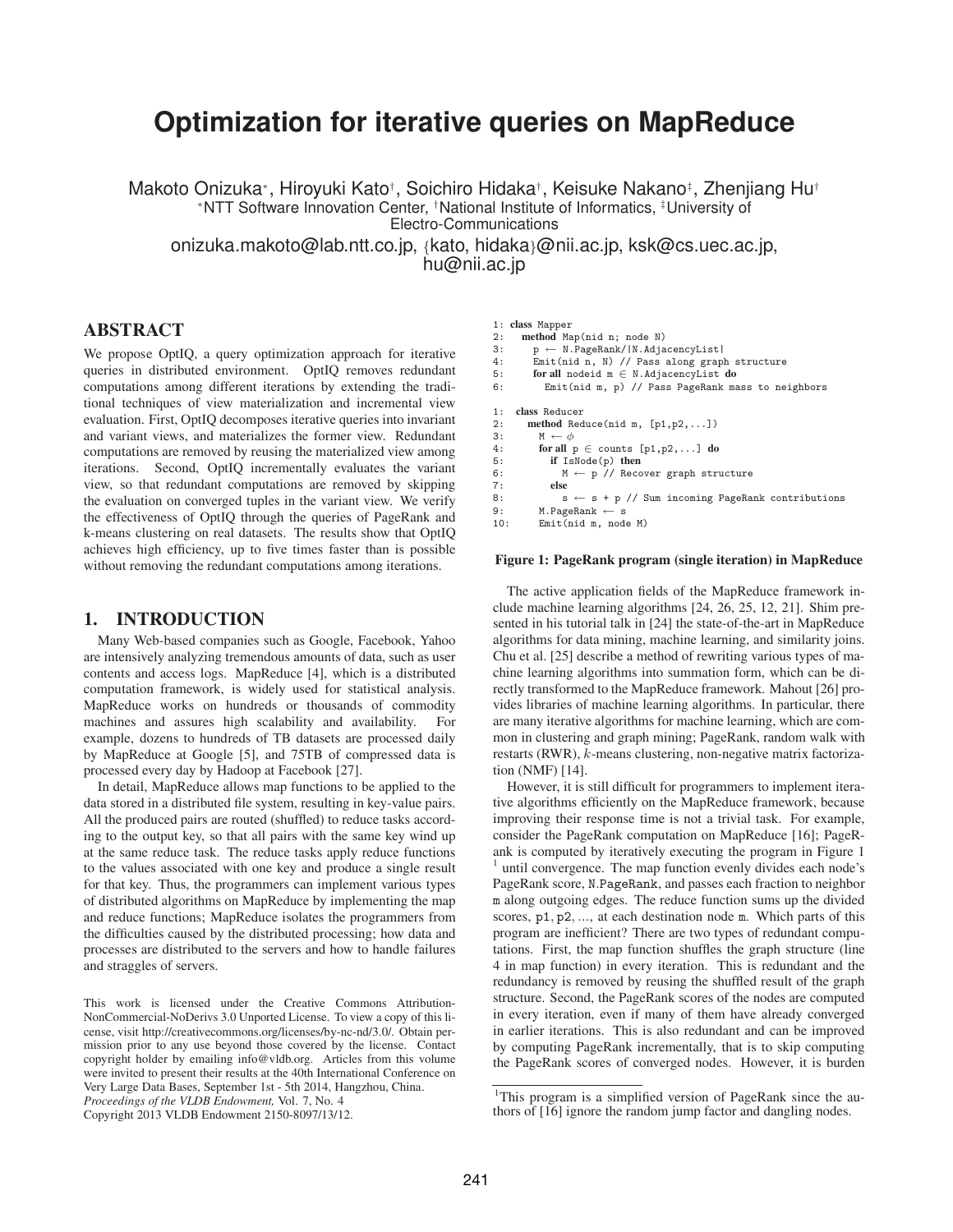for programmers to manually program applications by identifying and removing the above redundant computations. Several techniques have been proposed for efficient query processing of iterative queries on distributed frameworks, Spark [28], HaLoop [3], REX [19]. None of them are automatic and general framework for query optimization. Those former approaches force programmers to identify and remove redundant computations manually by integrating caching or incremental techniques into programs. In detail, Spark and HaLoop cache and reuse input files to map functions and reduce functions across iterations, however the programmers have to manually design invariant tables and specify those tables to be cached during iterations. REX achieves incremental computation, however the programmers have to manually identify which parts of the programs are incrementally computable and indicate how those parts should be incrementally computed. For the above problem, the traditional query optimization techniques do not identify and remove the redundant computations among different iterations.

We open up a new research field of optimization for iterative queries. We tackle this field by integrating the traditional optimization techniques in database and compiler areas. We extend SQL language to express iterative queries and propose a query optimization approach, OptIQ ([Opt]imization for [I]terative [Q]ueries), for iterative queries with convergence property. The novelty of OptIQ is that it provides general framework for removing redundant computations identified in iterative queries. Since SQL is a declarative high level language that hides low level execution plans, the programmers are freed from the burden of manually identifying and removing redundant computations in iterative queries. OptIQ automatically removes the redundant computations in iterative queries by extending the traditional techniques of view materialization and incremental view evaluation in database area and those of program analysis and transformation in compiler area. First, OptIQ decomposes iterative queries into invariant and variant views, and materializes the former view for reusing it in the following iterations. Second, OptIQ incrementalizes the variant views by skipping the evaluation of converged tuples. OptIQ is fully automatic and minimizes redundant computations efficiently.

Our contributions are summarized as follows:

- We identify a problem of redundant computations in processing iterative queries, which is a typical problem in iterative algorithms, such as clustering and graph mining.
- We propose OptIQ, an automatic query optimization technique for iterative queries with convergence property. For a given iterative query, OptIQ removes redundant computations among different iterations by extending the traditional techniques of view materialization and incremental view evaluation in database area and those of program analysis and transformation in compiler area.
- We implement OptIQ on MapReduce and Spark. We also report experiments on iterative queries of PageRank and k-means clustering over real datasets. The results show that OptIQ achieves high efficiency both on MapReduce and Spark, up to five times faster than is possible without removing the redundant computations among iterations.

The rest of this paper is organized as follows. Section 2 defines a query language for iterative queries. OptIQ is introduced in Section 3. Section 4 describes how queries are compiled into MapReduce programs. Section 5 reports the results of experiments on clustering and graph mining. Section 6 addresses related work and Section 7 concludes this paper.

initialize {*initialize temporal tables*}\* iterate

{{set|let} *update table* = *step query*}\* until *condition* on *update table* return {*result construction*}\*

#### Figure 2: Iterative query syntax

## 2. ITERATIVE QUERY LANGUAGE

We define a query language for iterative queries. Figure 2 shows the syntax, which is influenced by MRQL [7].

A query consists of three parts; The initialize clause initializes tables, which are used in step queries. The iterate clause specifies step queries and update tables; set and let statements specify that the result of step query is set to *global table* and *local table*, respectively. While the local table stores the tuples computed in the current iteration, the global table stores the tuples computed in the current and previous iterations. We refer to tuples in the current iteration as new tuples and those in the previous iteration as old tuples by using prefixes new and old, respectively. The difference between global table and local table affects query optimization, particularly in distributed environments. Global tables have to be stored in a distributed file system so that they are accessed from different iterations, whereas local tables can be stored in a local file system for optimization. We assume that the programmers use set statement only and that it may be replaced by the let statement or vice versa during query optimization. The step queries are iteratively evaluated until convergence. The until clause specifies the convergence condition on the global table. A convergence condition is expressed by comparing old and new tuples of an update table and it is tested against all the tuples of the update table. The old and new tuples are related by the key as follows; tuple  $r_1$ accessed by new is the new version of tuple  $r_2$  accessed by old, if they share the same key. The return clause constructs a query result after the convergence.

Step queries are expressed by SQL statements whose operators are given as follows:

|  | projection : $T(\mathbf{a}_1, , \mathbf{a}_n) = \pi_{\mathbf{a}_1, , \mathbf{a}_n}(\mathbf{R})$ |
|--|-------------------------------------------------------------------------------------------------|
|  | $selection : T(\texttt{scheme}(R)) = \sigma_{\phi}(R)$                                          |
|  | $join: T(\texttt{schema}(R) \cup \texttt{schema}(S)) = R \bowtie_{\phi} S$                      |
|  | $group - by : T(a_1, , a_n, m) = a_1, , a_n$ $G_{m=f(\tau)}(R)$                                 |

where  $R$  and  $S$  are input tables,  $T($ list) is a table with list attributes, schema(R) are the attributes of R,  $a_1, ..., a_n \subseteq \text{schema}(R)$ ,  $\tau \subseteq \texttt{scheme}(R)$ , and  $\phi$  is a propositional formula.

The projection operation projects a set of specified attributes,  $a_1$ ,  $..., a_n$ , in the input table. The selection operation extracts the tuples that satisfy propositional formula  $\phi$  in the input table. The join operation computes the cross product of two input tables and extracts the tuples that satisfy  $\phi^2$ . The resulting schema is the union of the schema of the input tables. The group-by operation constructs groups of tuples and computes aggregate functions, so that the tuples within the same group share the same values of key attributes,  $a_1, ..., a_n$ , and those tuples are put into aggregation function  $f(\tau)$ and the result is set to attribute m. The resulting schema consists of  $a_1, \ldots, a_n$  and m.

EXAMPLE 2.1 (PAGERANK). We consider a query for the simplified version of PageRank in Figure 1 without any loss in

<sup>&</sup>lt;sup>2</sup>We use  $\bowtie$  as a natural join and  $R \bowtie_a S$  as a simplified form of  $R \bowtie_{R.a=S.a} S.$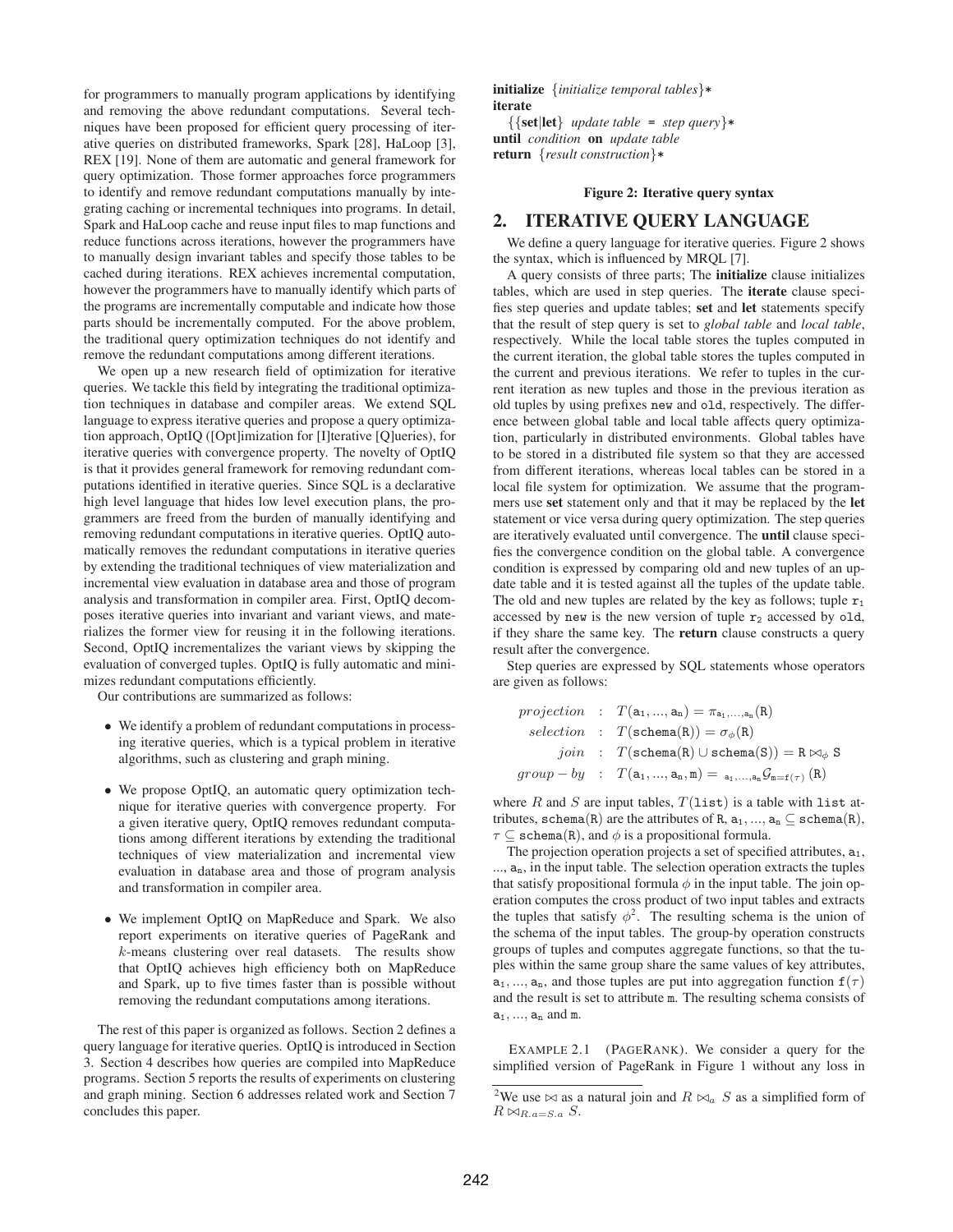generality. We apply OptIQ to the original PageRank and conduct experiments in Section 5.

#### Schema:

```
1: Graph(src,dest,score)
```
- 2: Count(src,count)
- 3: Score(dest,score)

#### Query:

```
1: initialize
```

```
2: setup Graph';
```
- 3: Count = select src,count(dest) as count
- 4: from Graph
- 5: group by src;

### 6: iterate

```
7: set Score =
```
- 8: select n.dest,sum(n.score/Count.count) as score
- 9: from Graph' as n, Count
- 10: where n.src = Count.src
- 11: group by n.dest;
- 12:  $\text{set Graph}' =$
- 13: select m.src,m.dest,Score.score
- 14: from Graph' as m, Score
- 15: where m.src = Score.dest;

```
16: until |new_score - old_score| < \varepsilon on Score;
```
17: return Score;

Graph table has attributes of the identity of node src, the destination node dest of src, and the PageRank score score of src. Count and Score are tables derived from Graph. src and dest are keys in Count and Score, respectively. PageRank for Graph is computed as follows. The initialize clause copies Graph' from Graph and the score of the nodes are initialized as the inverse of the number of nodes by following the definition of PageRank. Count is defined by the query in lines 3-5, which computes the number of out-going edges for each node src. There are two step queries in the iterate clause starting from line 7 with a convergence condition in line 16. The iteration is terminated when the difference between the new scores and the old scores of Score are smaller than threshold  $\varepsilon$ . The first query (lines 8-11) computes a new PageRank score for each destination node n.dest by summing up the divided scores n.score/Count.conunt of incoming source nodes. The result is set to Score. The second query (lines 13-15) updates the old scores of Graph' by the new scores of Score by joining Score and Graph . □

EXAMPLE 2.2 (k-MEANS CLUSTERING). A query for computing k-means clustering is given as follows.

#### Schema:

```
1: Centroid(id,pos)
```

```
2: Point(id,cid,pos)
```
# Query:

```
1: initialize setup Centroid; Point' = Point;
2: iterate
3: set Point' =
4: select p.id,
5: (select c.id
6: from Centroid as c
7: order by distance(c.pos,p.pos)
8: limit 1) as cid,p.pos
9: from Point' as p;
10: set Centroid =
11: select cid as id, avg(pos) as pos
```
- 12: from Point'
- 13: group by cid;
- 14: until  $|new.pos old.pos| < \varepsilon$  on Centroid;
- 15: return Centroid;

There are two tables, Centroid and Point. Point is a collection of data points to be clustered. Centroid is a collection of the centroids of the clusters. Centroid has the attributes of identity id and position pos. Point has the attributes of identity id, identity of Centroid to which Point belongs to, and position pos. The initialize clause initializes Centroid as  $k$  points randomly chosen from Point (line 1). The iterate clause starts at line 2 and contains a convergence condition (line 14); the iteration is terminated when the difference between new and old positions of Centroid is smaller than  $\varepsilon$ . There are two step queries in lines 3-13. The first query locates the closest centroid in Centroid to every data point in Point. The second query groups data points in Point by the closest centroid, computes the average position of the data points in each group, and sets it as a new position of the centroid.  $\Box$ 

# 3. QUERY OPTIMIZATION

OptIQ is a query optimization technique for iterative queries; it removes redundant computations among different iterations. Here we have a question: "What are redundant computations among iterations?" The redundant computations are the operations on unmodified attributes of tuples or on attributes of unmodified tuples among iterations. OptIQ enhances two traditional optimization techniques for SQL queries: view materialization and incremental view evaluation. Both techniques reuse the results of step queries. The view materialization technique reuses the result of subqueries for unmodified attributes. The incremental view evaluation technique reuses the result of queries for unmodified tuples. The ideas that underlie the removal of redundant computations are as follows.

- Table decomposition & view materialization detects modified attributes among iterations, extracts maximum subqueries in iterative queries that do not access any modified attributes (we call the subqueries invariant views), and materializes the subqueries. The input queries are rewritten to use the invariant views for efficient query processing.
- Automatic incrementalization detects modified tuples (delta table) among iterations, derives incremental queries for input queries, and thus incrementally evaluates them for the modified tuples. This incrementalization optionally utilizes filtering function to reduce the number of the modified tuples according to convergence condition. Actually, various researches [19, 17] employ this idea. We leave users to choose to use this filtering function, since there is a trade-off between speed and accuracy.

Figure 3 overviews OptIQ. The left part shows the original query execution flow of an iterative query. The middle part shows a query execution flow after applying table decomposition & view materialization. Invariant views are extracted from the original query and they are constructed before the iterations. Variant views are repeatedly evaluated until convergence. The right part shows a query execution flow based on the incremental evaluation; a variant view is incrementally evaluated (indicated by "+=" and "delta" in the figure) during iterations.

# 3.1 View materialization

OptIQ optimizes iterative queries by employing view materialization in the following steps: 1) decompose input update tables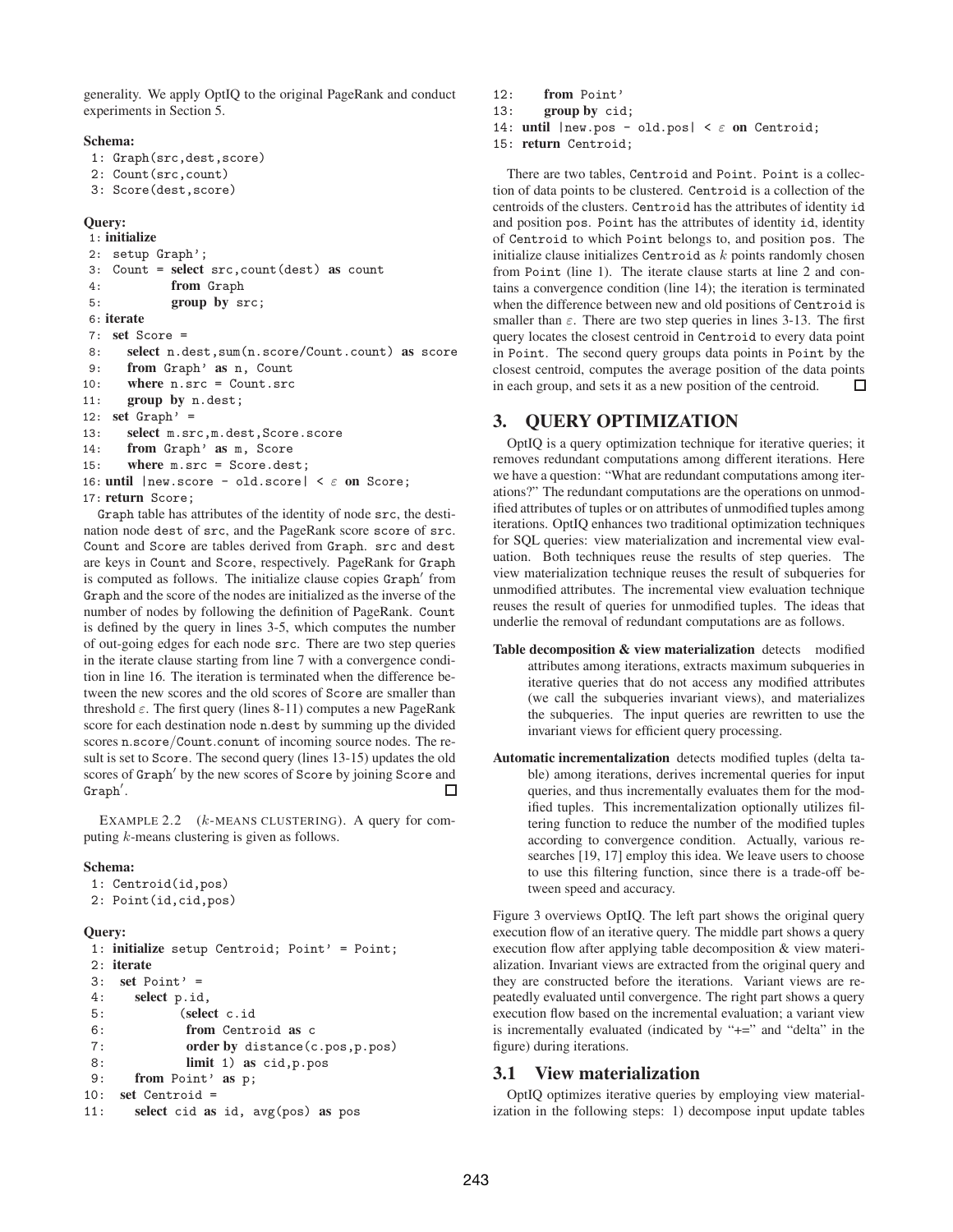

Figure 3: Overview of OptIQ

into variant and invariant tables, and rewrite the iterative query such that the update tables are replaced by variant tables. 2) materialize partial operations in the iterative query (we call it invariant view) that accesses invariant tables, and rewrite and simplify the iterative query in which the invariant view is reused. In this subsection, we will explain the above two-step view materialization by using the PageRank iterative query in Example 2.1 as a running example. We show how to rewrite a  $k$ -means iterative query after that.

# *3.1.1 Table decomposition*

An iterative query is executed by updating (possibly large) tables, called *update tables*, at each step. The purpose of table decomposition is to remove redundant computations by splitting the update table into a variant and an invariant one. A variant table contains 'modified' attributes of the original table which may be updated during a single step computation. An invariant table contains not only 'unmodified' attributes of the original table which are not updated during computation but also new attributes which store values derived from the unmodified attributes. Additionally, both tables share an unmodified attribute such that the original table can be obtained by joining variant and invariant tables using the attribute.

Modified and unmodified attributes are discriminated by a conservative analysis: we judge an attribute to be unmodified only when the attribute is projected at the set statement of the update table. In the running example, the Graph' table is an update table that has three attributes, score, src, and dest. Since src and dest are just projected at the set statement of Graph' (lines 12- 15), they are unmodified attributes while the score attribute is modified. Even though more attributes might be found unmodified through further analysis, we take a conservative approach to this discrimination step.

Next we decompose the update table according to the discrimination of modified and unmodified attributes. We have two update tables, Score and Graph'. Since Score has no unmodified attribute except its key dest, we do not decompose the Score table. Let us decompose the Graph' table. We choose an unmodified attribute of the update table. The attribute is used for synthesizing the update table from variant and invariant tables by joining them. For the running example, by letting src be the key attribute, we have two tables VT(src,score) and IT(src,dest) such that Graph' =  $VT \Join_{src} IT$ .

We rewrite the iterative query by replacing the Graph' table with VT  $\bowtie_{src}$  IT. First we initialize variant and invariant tables instead of the update table in the initialize clause. Next, we rewrite all subqueries by flattening them in the following ways:

• We rewrite the attributes of the VT  $\bowtie_{src}$  IT table into those of either VT or IT. Regarding the src attribute, we may rewrite it into either VT.src or IT.src according to whether the next step can yield further improvement.

#### Schema:

Graph(src,dest,score) Count(src,count) Score(dest,score) VT(src,score) IT(src,dest)

#### Query:

- 1: initialize  $VT = select src, score from Graph;$ <br>2:  $TT = select src.dest from Graph;$
- 2:  $IT = select src, dest from Graph;$ <br>3.  $Count = select src count(dest)$
- 3: Count = select src, count (dest)<br>4: from IT
- 4: from IT<br>5: seroup by
	- group by src;
- 6: iterate<br>7: set
- set Score =
- 8: select IT.dest,sum(VT.score/Count.count) as score
- 9: from VT, IT, Count
- 10: where IT.src = Count.src
- 11: VT.src = IT.src<br>12: **group by** IT.dest:
- group by IT.dest;
- 13: set VT =
- 14: select VT.src,Score.score
- 15: from VT, Score
- 16: where VT.src = Score.dest;
- 17: until  $|new_score old_score| < \varepsilon$  on Score;
- 
- 18: return Score;

#### Figure 4: PageRank query after table decomposition

• We replace from VT  $\bowtie_{src}$  IT table with from VT, IT and add VT.src = IT.src to the where clause. If none of the attributes of the VT (resp. IT) table are referred to, we just replace the from clause with from IT (resp. from VT).

For example, the subquery

```
select n.dest,sum(n.score/Count.count) as score
from (VT \bowtie_{src} IT) as n, Count
where n.src = Count.src
group by n.dest
```
is rewritten into

```
select IT.dest,sum(VT.score/Count.count) as score
from VT, IT, Count
where IT.src = Count.src
      VT.src = IT.src
group by IT.dest
```
This yields the query in Figure 4.

### *3.1.2 Subquery lifting*

So far we have decomposed the attributes into unmodified and modified ones, and decomposed the table into invariant and variant tables. The step queries were rewritten in terms of these tables.

The next step is to construct read-only materialized views that are accessed by the step queries. We call them *invariant views*. Since an invariant view is constructed only once across the entire step queries, it is constructed in the initialize clause in the iterative query. The most primitive way of constructing an invariant view is just to project the unmodified attributes, and this is already achieved at the time of the table decomposition (Figure 4). Moreover, we could remove more redundancy by extracting loop-invariant computations using unmodified attributes in the iteration. This optimization is called *loop invariant code motion* [2] in the traditional compiler literature, and we achieve in OptIQ by the following three steps.

Step 1: Constant let statement lifting. Lift let statements in the iterate clause to the initialize clause, if they are *constant* queries, i.e., all of their computations depend only on the invariant tables (we do not have such a lifting opportunity in the running example).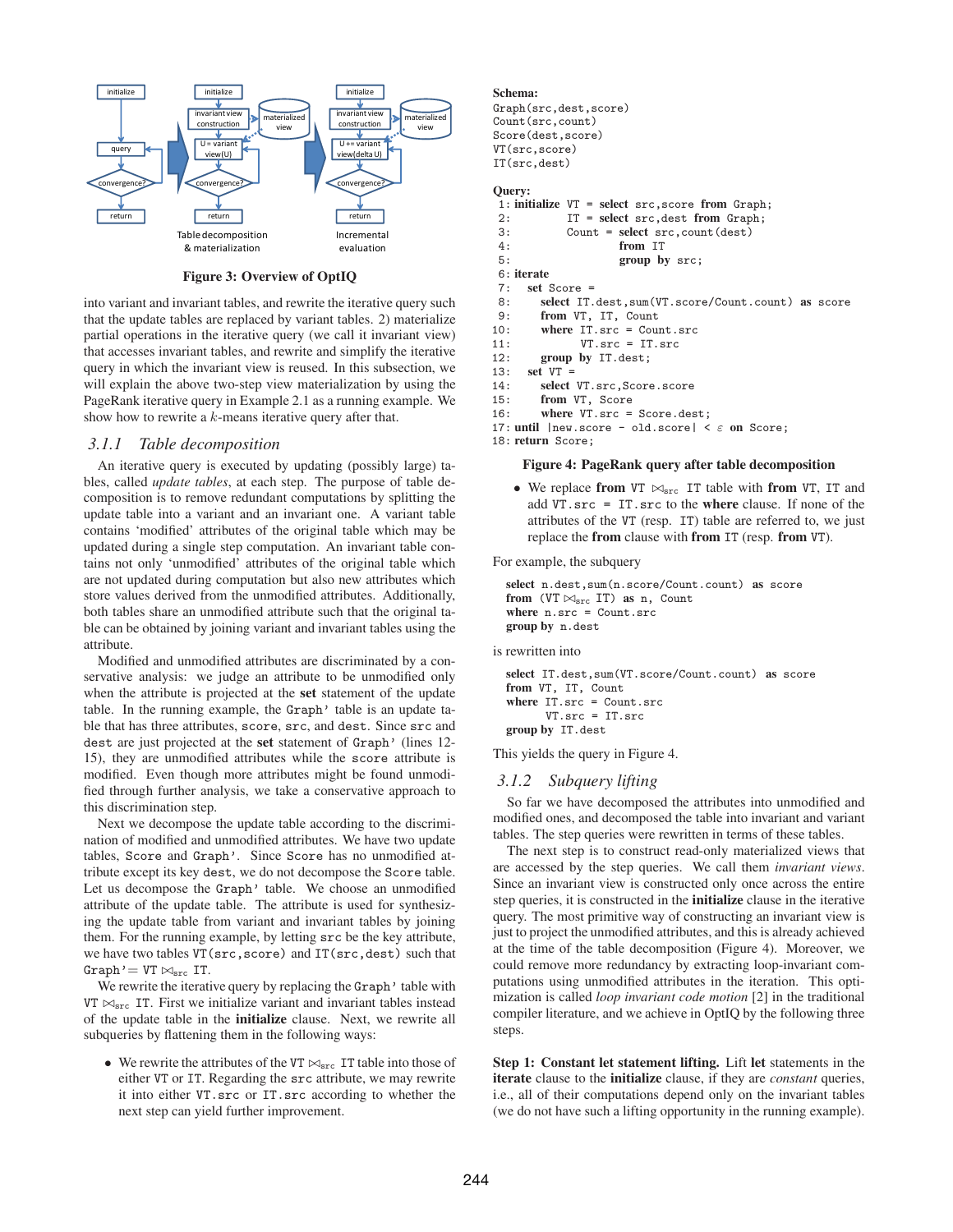#### Schema:

Graph(src,dest,score) Count(src,count) Score(dest,score) IT(src,dest) IT\_Count(src,dest,count)

#### Query:

```
1: initialize IT = select src, dest from Graph;<br>2: Count = select src, count(det)Count = select src, count(det)3: from IT group by src;
4: IT_Count = select IT.src,IT.dest,Count.count<br>5: from IT. Count
                    from IT, Count
6: where IT.src = Count.src;
7: iterate<br>8 \cdot 1set Score =
9: select ic.dest, sum(sc.score/ic.count) as score<br>10: from Score as sc. IT Count as ic
        from Score as sc, IT_Count as ic
11: where sc.dest = ic.src
12: group by ic.dest;
13: until |new_score - old_score| < \varepsilon on Score;
14: return Score;
```
#### Figure 5: PageRank query after subquery lifting

Step 2: Invariant subquery lifting. In addition, we can extract and materialize invariant subqueries used in the computation of tables including modified attributes in the set and let statements. The enclosing queries are rewritten accordingly using the materialized views.

In the running example, since the lifted table Count is always used for joining with the invariant table IT at the set statement for Score (lines 7-12), we can preliminarily join the IT and Count tables to form (in addition to IT) another materialized view IT\_Count as follows:

```
IT_Count = select IT.src,IT.dest,Count.count
           from IT, Count
           where IT.src = Count.src.
```
Correspondingly, the set statement is rewritten by replacing the tables IT and Count in the from and select clauses by IT\_Count, and removing the join condition in the where clause corresponding to the above join, to yield

```
set Score =
 select ic.dest,sum(VT.score/ic.count) as score
  from VT, IT_Count as ic
  where VT.src = ic.src
  group by ic.dest.
```
Step 3: Common subquery elimination. If we have common subqueries in the initialize clause, we can further factor them out to reduce the redundancy within the clause (we do not have such an elimination opportunity in the running example). We also apply other common query rewriting techniques such as unnesting or identity query elimination, whenever possible including the previous and the following steps.

In the running example, the set statement computing VT (lines 13-16) can be rewritten into

set VT = Score

assuming that the set of src in VT and the set of dest in Score are identical. Correspondingly, we can replace VTs with Score in the set statement updating Score (VT.src should be replaced by Score.dest), and remove the definitions of VT from the initialize clause and set statement entirely.

After these three steps, we obtain the query in Figure 5. Note that we may apply further grouping for the materialized views for

Schema: Centroid(id,pos) Point(id,cid,pos) VT(id,cid) IT(id,pos)

#### Query: 1: initialize

```
2: IT = select id,pos from Point
 3: iterate
 4: let VT =<br>5: select
        select IT.id,
 6: (select c.id<br>7: from Centr
 7: from Centroid as c<br>8: order by distance (
               order by distance(c.pos, IT.pos)
9: limit 1) as cid
10: from IT
11: set Centroid =
12: select VT.cid as id, avg(IT.pos)<br>13: from VT. TT
        from VT, IT
14: group by VT.cid
15: where VT.id = IT.id
```
16: until  $|new.pos - old.pos| < \varepsilon$  on Centroid;

```
17: return Centroid;
```
#### Figure 6: k-means query after rewriting

efficient MapReduce computation. We revisit this optimization in Section 4.2.

### *3.1.3 Other example:* k*-means query*

We apply our query rewriting to another example,  $k$ -means clustering, see Example 2.2.

In this query, two tables, Point' and Centroid, are the update tables. The Point' table has two unmodified attributes, id and pos, while the Centroid table has none. Hence, we only apply table decomposition to the Point' table.

We choose the unmodified attribute id for table decomposition because it is a primary key. We rewrite the Point' table into VT  $\bowtie$ <sub>id</sub> IT by using the variant table VT(id,cid) and the invariant table IT(id,pos).

The set statement for Point' is rewritten into the set statement for VT as follows:

```
set VT =select IT.id,
        (select c.id
         from Centroid as c
         order by distance(c.pos,IT.pos)
         limit 1) as cid
  from IT;
```
Although the select IT.id clause could be select VT.id, we use IT. id so that the join operation (from  $VT$ . id = IT. id) is not required.

The rewritten query is shown in Figure 6, where we apply further simplification as follows. Note that in the iteration body, the VT table computed at the previous iteration is never referred to. Hence, we do not have to initialize the VT table and we can use just let rather than set for VT.

### 3.2 Automatic incrementalization

In this section, we propose a specific automatic incrementalization technique for optimization of iterative queries; it automatically detects the modified tuples (delta tables) among iterations and incrementally evaluates the iterative query for those tuples.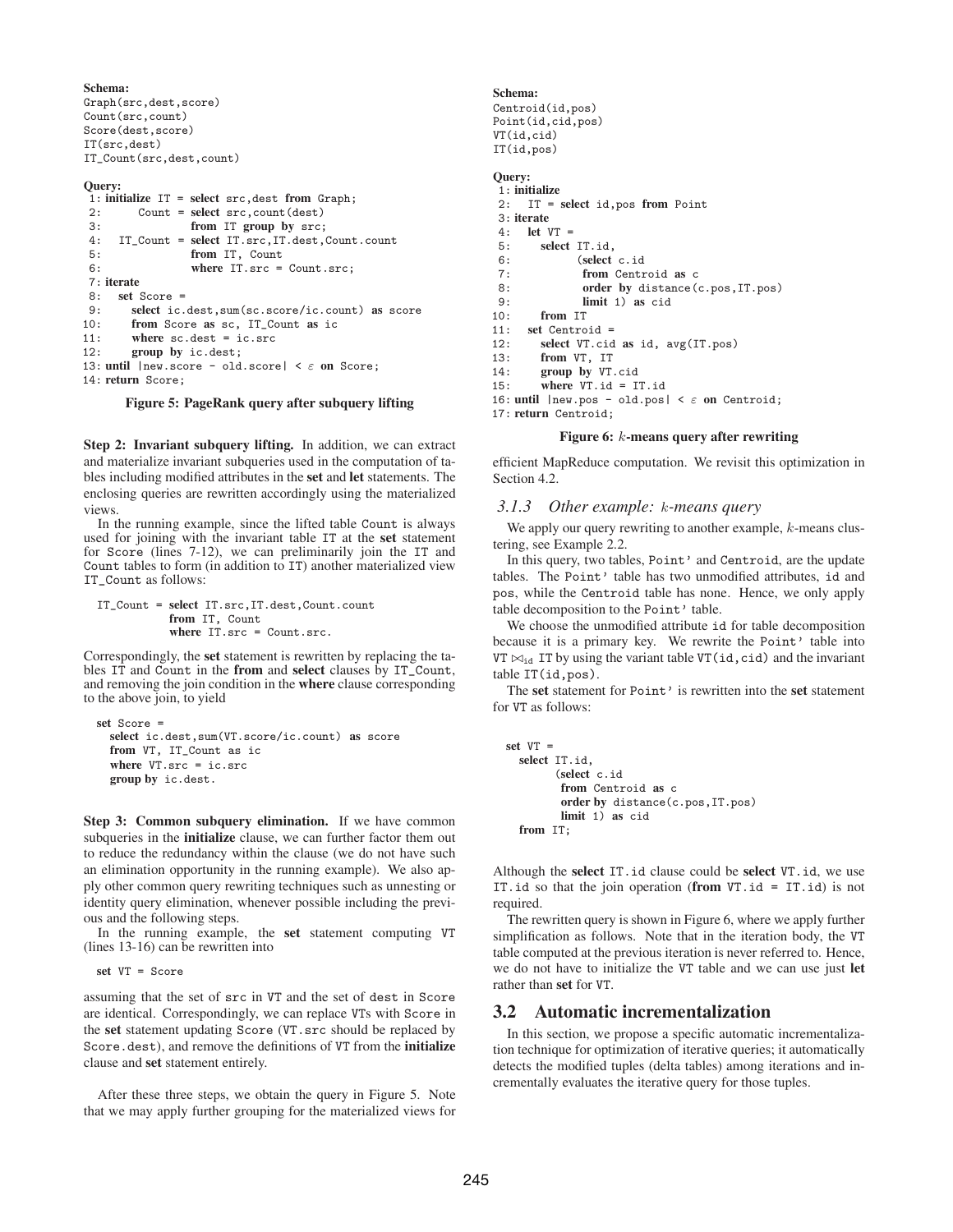### *3.2.1 Update operations*

Before explaining how to evaluate iterative queries incrementally, we should elucidate what kind of changes we consider (allow) on the tables (relational databases). There are basically three kinds of changes on tables, tuple insertion, tuple deletion, and tuple update. A *tuple insertion*

$$
T \uplus \Delta
$$

adds a disjoint set of tuples in  $\Delta$  to table T, a *tuple deletion* 

$$
T\setminus \Delta
$$

deletes a set of tuples in Δ from table T, and a *tuple update*

$$
T\oplus_m\Delta
$$

updates tuples of  $T$  by replacing the value of attribute  $m$  by "adding" it to the corresponding m value in  $\Delta$ .

It is worth noting that tuple updates appear more often than the other two changes in the context of iterative queries, in which a table is iteratively updated until it reaches a stable form. We can define tuple update generally as follows:

$$
T \bigoplus_{m_1,\dots,m_k} \Delta \stackrel{\text{def}}{=} \n\pi_{(T,m_1+\Delta,m_1),\dots,(T,m_k+\Delta,m_k),u_1,\dots,u_{k'}}(T \bowtie \Delta)
$$

where  $m_i$  and  $u_j$  denote modified attributes and unmodified attributes in the update table  $T$ , respectively. For instance, given a personal table we may express raising a worker's salary and his position level by  $Personal \bigoplus_{salary, level} Up$ . Note that we sometimes omit modified attributes on ⊕ when they are not used. Dually, we can define the following:

$$
T_1 \ominus_{m_1, \dots, m_k} T_2 \stackrel{\text{def}}{=} \n\pi_{(T_1, m_1 - T_2, m_1), \dots, (T_1, m_k - T_2, m_k), u_1, \dots, u_{k'}}(T_1 \bowtie T_2)
$$

where  $T_1$  and  $T_2$  have a common schema.

#### *3.2.2 Detecting delta tables*

It turns out to be rather straightforward to detect delta tables after our table decomposition as discussed in Section 3.1, where a set of modified attributes have been identified. For variant table  $T$  with modified attributes  $m_1, \ldots, m_n$ , we define a tuple update on T by

$$
T \oplus_{m_1,\ldots,m_n} \Delta_T
$$

where overloaded + (used in the definition of  $\oplus$  as given before) on the values of attribute  $m_i$  is defined as follows:

- If  $m_i$  is a numeric attribute,  $+$  is the common addition operation.
- If  $m_i$  is an enumeration attribute,  $+$  is defined as replacing the original value by a new one (i.e.,  $a + b = b$ ).

### *3.2.3 Deriving incremental queries*

A lot of work is being devoted to deriving incremental queries for the insertion and deletion of tuples in relational databases by using the notion of delta tuples [9] or ring structure [13]. In iterative computation, however, updates (changes of values of tuples) in the iteration are more frequent than deletion or insertion [19]. This leads us to look into new ways to deal with value updates for deriving incremental queries.

Consider the following simple but general iterate clause:

$$
\begin{array}{ll}\n\text{iterate} \\
\text{set } T = \mathsf{q}(T) \\
\text{until } \phi(\Delta_T)\n\end{array} \tag{1}
$$

where T is an update table, and  $q(T)$  is a query (written in relational algebra) to table T, and  $\phi(\Delta_T)$  denotes a termination condition on delta table  $\Delta_T$ .

We would like to see how to efficiently compute

$$
\texttt{set }T = \texttt{q}(T \oplus \Delta_T)
$$

iteratively. To this end, we distribute the computation of  $q$  into  $T \oplus \Delta_T$  and investigate new ways of incrementalizing aggregation computations in group-by. These form the core of our automatic incrementalization algorithm.

### *Query distribution over tuple updates*

Suppose that q is distributed over  $\oplus$  by  $\otimes$ :

$$
q(T \oplus \Delta_T) = q(T) \otimes q(\Delta_T).
$$

Then, we can rewrite the iterate-clause (1) into the following iterative query:

$$
\begin{array}{ll}\n\text{initialize} \\
\Delta_T = \mathsf{q}(T) \ominus T \\
\text{iterate} \\
\text{set } T = T \otimes \Delta_T \\
\text{set } \Delta_T = \mathsf{q}(\Delta_T) \\
\text{set } \Delta_T = \psi(\Delta_T, C) \\
\text{until } \phi(\Delta_T)\n\end{array} \tag{2}
$$

if  $\Delta_T$  obtained in the initialization does not satisfy  $\phi$ . As a matter of fact, even if the initial  $\Delta_T$  satisfies  $\phi$  (which seldom happens in practice), it is still fine to use (2) because computing  $\Delta_T$  once again dose not matter when  $\Delta_T$  converges. Note that  $\psi$  is an optional filtering function for adapting  $\Delta_T$  according to context C. We have to pay attention that introducing  $\psi$  may change the accuracy of the result. In our PageRank example as will be shown in Example 3.1, the termination condition  $\phi$  is utilized as the filtering function  $\psi$ for adapting  $\Delta_T$  to reduce the size of  $\Delta_T$ ; the result of the incremental version is slightly different from the original one. We will discuss this in Section 5.3.1. Also, Adaptive PageRank [11] can be emulated by using  $\psi$  with an iterative parameter in a suitable way.

In general, q may not be fully distributed over  $\oplus$ , but if we could distribute it to some extent and extract some computations on T out, we could reuse the computation results on  $T$  in the iteration steps. Figure 7 summarizes the rules for this distribution. We use  $\bar{a}$ to denote a set of attributes. When an input query is not distributed over ⊕, we abandon incrementalizing it. For the selection operator, the distributive law holds if there are no common attributes between the attributes used in the selection conditions and the modified attributes. The rules for projection and join are easy to understand.

For the group-by operator, it can be distributed over  $\oplus$  if the aggregation function is sum over the modified attribute b. We omit rules for other aggregation functions such as count.

#### EXAMPLE 3.1 (PAGERANK INCREMENTALIZATION).

Consider incrementalizing the PageRank query shown in Figure 5. The query body (lines 9 - 12) in the iterate clause can, in terms of relational algebra with incorporation of the delta table  $\Delta_{\text{Score}}$ , be rewritten as follows by using the distributive laws listed in Figure 7 where IC and SC denote IT Count and Score, respectively.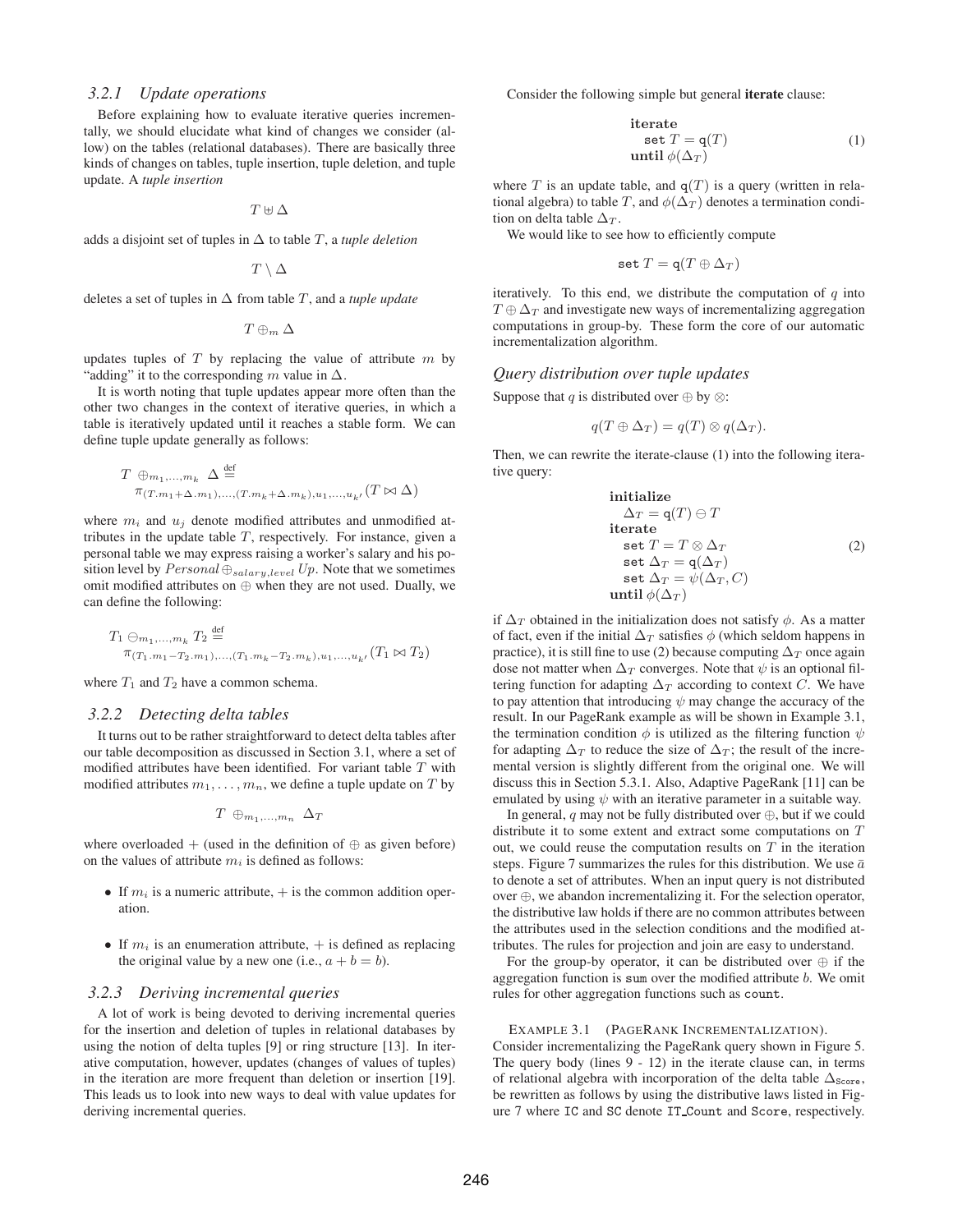$$
\frac{\bar{a} \cap \bar{b} = \emptyset}{\sigma_{p(\bar{a})}(T \oplus_{\bar{b}} \Delta_T) = \sigma_{p(\bar{a})}(T) \oplus_{\bar{b}} \sigma_{p(\bar{a})}(\Delta_T)}
$$
SEL

$$
\frac{\bar{a} \supseteq \bar{b}}{\pi_{\bar{a}}(T \oplus_{\bar{b}} \Delta_T) = \pi_{\bar{a}}(T) \oplus_{\bar{b}} \pi_{\bar{a}}(\Delta(T))}
$$
PROJ1

$$
\frac{\bar{a}\cap \bar{b}=\emptyset}{\pi_{\bar{a}}(T\ \oplus_{\bar{b}}\ \Delta_T)=\pi_{\bar{a}}(T)}\ \text{PROJ2}
$$

$$
\frac{\bar{a}\cap\bar{b}=\emptyset \quad \bar{c}\cap\bar{b}=\emptyset}{(T_1\oplus_{\bar{a}}\Delta_{T_1})\bowtie_{p(\bar{b})}(T_2\oplus_{\bar{c}}\Delta_{T_2})}
$$
 JOIN  
=  $(T_1\bowtie_{p(\bar{b})}T_2)\oplus_{\bar{a}}(\Delta_{T_1}\bowtie_{p(\bar{b})}T_2)$   
 $\oplus_{\bar{c}}(T_1\bowtie_{p(\bar{b})}\Delta_{T_2})$ 

$$
\bar{a}\mathcal{G}_{m=\text{sum}(b)}(T \oplus_b \Delta_T)
$$
\n
$$
= (\bar{a}\mathcal{G}_{m=\text{sum}(b)}(T))
$$
\n
$$
\oplus_m (\bar{a}\mathcal{G}_{m=\text{sum}(b)}(\Delta_T))
$$

#### Figure 7: Distribution rules for incrementalization

Also, the join predicate  $\phi$  denotes Score.dest = IT\_Count.src, and sum(T) denotes sum(score/count).

$$
\begin{array}{l} \pi_{\mathrm{IC.dest}}, \mathrm{sc}.\mathrm{score} \\ \quad \ \ \left(\mathrm{IC.dest}\mathcal{G}_{\mathrm{score}=\mathrm{sum}(T)}\big(\left(\mathrm{SC~\oplus_{\mathrm{score}}\ \Delta_{\mathrm{SC}}}\right)\bowtie_{\phi}\ \mathrm{IC}\big)\right) \\ = \left\{\mathrm{by~JOIN}\right\} \\ \pi_{\mathrm{IC.dest},\ \mathrm{SC}.\mathrm{score}} \\ \quad \ \left(\mathrm{IC.dest}\mathcal{G}_{\mathrm{score}=\mathrm{sum}(T)}\big(\left(\mathrm{SC~\boxtimes_{\phi}\ IC}\right)\oplus_{\mathrm{score}}\left(\Delta_{\mathrm{SC~\boxtimes_{\phi}\ IC}}\right)\right)\right) \\ = \left\{\mathrm{by~GROUPBY}\right\} \\ \pi_{\mathrm{IC.dest},\ \mathrm{SC}.\mathrm{score}} \\ \quad \ \left(\left(\mathrm{IC.dest}\mathcal{G}_{\mathrm{score}=\mathrm{sum}(T)}\left(\mathrm{SC~\boxtimes_{\phi}\ IC}\right)\right)\right) \\ \quad \ \oplus_{\mathrm{score}} \\ \quad \ \left(\mathrm{IC.dest}\mathcal{G}_{\mathrm{score}=\mathrm{sum}(T)}\left(\Delta_{\mathrm{SC~\boxtimes_{\phi}\ IC}}\right)\right)\right) \\ = \left\{\mathrm{by~PROJ1}\right\} \\ \pi_{\mathrm{IC.dest},\ \mathrm{SC}.\mathrm{score}\left(\mathrm{IC.dest}\mathcal{G}_{\mathrm{score}=\mathrm{sum}(T)}\left(\Delta_{\mathrm{SC~\boxtimes_{\phi}\ IC}}\right)\right) \\ \quad \ \oplus_{\mathrm{score}} \\ \pi_{\mathrm{IC.dest},\ \mathrm{SC}.\mathrm{score}\left(\mathrm{IC.dest}\mathcal{G}_{\mathrm{score}=\mathrm{sum}(T)}\left(\Delta_{\mathrm{SC~\boxtimes_{\phi}\ IC}}\right)\right)\end{array}
$$

Since the binary operator  $\bigoplus_{\text{score}}$  is distributed by the relational algebra operators used in this query, we can incrementalize this query. The incrementalized query is shown in Figure 8, where dScore corresponds to a delta table of Score. Note that we use the termination condition as the optional filtering function  $\psi$  (line 34) described above. □

#### *Groupby distribution over tuple insertion/deletion*

Incremental computation of aggregation functions used in the group-by operation is worth further investigation for improving efficiency. While Figure 7 shows distribution rules for tuple updates, we show below distribution rules for dealing with tuple insertion/deletion when aggregation functions are used in the group-by operation.

For the aggregate function *sum*. we have the following distribution rules.

$$
\begin{array}{l} {}_{k}\mathcal{G}_{sum(m)}(T\uplus\Delta_{T})\\ \phantom{=}=\phantom{}_{k}\mathcal{G}_{sum(m)}(T)+_{m}\phantom{}_{k}\mathcal{G}_{sum(m)}(\Delta_{T})\\ \phantom{=}K\mathcal{G}_{sum(m)}(T\setminus\Delta_{T})\\ \phantom{=}=\phantom{}_{k}\mathcal{G}_{sum(m)}(T)-_{m}\phantom{}_{k}\mathcal{G}_{sum(m)}(\Delta_{T}) \end{array}
$$

The first distribution rule says that if tuples  $\Delta_T$  are inserted into T, the group-by operation  $_k \mathcal{G}_{sum(m)}$  (T  $\oplus \Delta_T$ ) can be computed

Schema:

Graph(src,dest,score) Count(src,count) Score(dest,score) IT(src,dest) IT\_Count(src,dest,count) Score'(dest,score) dScore(dest,score)

#### Ouerv: 1: initialize

- 
- $2:$  IT =<br>3:  $\text{sel}$ select src, dest from Graph;
- 4: Count =
- 
- 5: select src, count (dest)<br>6: from IT group by src; from IT group by src;
- $7:$  IT\_Count =<br>8: select IT.
- 8: select IT.src, IT.dest, Count.count<br>9: from IT. Count
- 9: from IT, Count<br>10: where IT.src =
- 10: where  $IT.src = Count.src;$ <br>11:  $Score' =$
- $Score' =$
- 12: select ic.dest, sum(sc.score/ic.count) as score<br>13: from Score as sc. IT Count as ic
	- from Score as sc, IT\_Count as ic
- 14: where sc.dest = ic.src
- 15: group by ic.dest;<br>16: dScore =
- $dScore =$
- 17: select dest,(Score'.score Score.score) as score
- 18: from Score, Score'
- 19: where Score'.dest=Score.dest
- 20: and not( $|Score$ '.score-Score.score $| \leq \varepsilon$ );
- 21: iterate
- 22: set Score =
- 23: select dest,(Score.score + dScore.score)
- 24: from Score, dScore<br>25: where Score.dest=d
- 25: where Score.dest=dScore.dest;<br>26: set dScore =
- 26: set dScore =<br>27: select ic d
- 27: select ic.dest, sum(sc.score/ic.count) as score<br>28: from dScore as sc. IT Count as ic
- 28: from dScore as sc, IT\_Count as ic<br>29: where sc.dest = ic.src
- 29: where  $\text{sc.dest} = \text{ic.src}$ <br>30:  $\text{oroun by ic dest}$
- 30: group by  $ic.\text{dest};$ <br>31: set dScore =
- $31:$  set dScore =<br> $32:$  select  $*$
- 32: select \*<br>33: **from** ds
- 33: from dScore<br>34: where not(
- where not( $|score| < \varepsilon$ );
- 35: until |new.score old.score| < ε on Score;
- 36: return Score;

#### Figure 8: Incrementalized PageRank Query

incrementally by adding  $_k \mathcal{G}_{sum(m)}(\Delta_T)$  to the original result  $(k\mathcal{G}_{sum(m)}(T))$ . The second equation is for the case when a set of tuples is deleted.

There are similar distribution rules for *count* omitted here. For the aggregation function *average*, it can be defined in terms of *sum* and *count*, so its incremental computation can be realized through those of *sum* and *count*.

For the aggregation functions *max* and *min*, we have the following distribution rules for tuple insertion.

$$
k\mathcal{G}_{min(m)}(T \boxplus \Delta_T) =
$$
  
\n
$$
k\mathcal{G}_{min(m)}(T) \min_{m} k\mathcal{G}_{min(m)}(\Delta_T)
$$
  
\n
$$
k\mathcal{G}_{max(m)}(T \boxplus \Delta_T) =
$$
  
\n
$$
k\mathcal{G}_{max(m)}(T) \max_{m} k\mathcal{G}_{max(m)}(\Delta_T).
$$

However, attention should be paid to the case of tuple deletion;  $k\mathcal{G}_{min(m)}(T \setminus \Delta_T)$  (or  $k\mathcal{G}_{max(m)}(T \setminus \Delta_T)$ ) can be computed incrementally only if the minimum (or maximum) value in  $\Delta_T$  is not equal to that in T.

EXAMPLE 3.2 (TOWARDS INCREMENTAL  $k$ -MEANS). As a simple example, consider the following query pattern (a group-by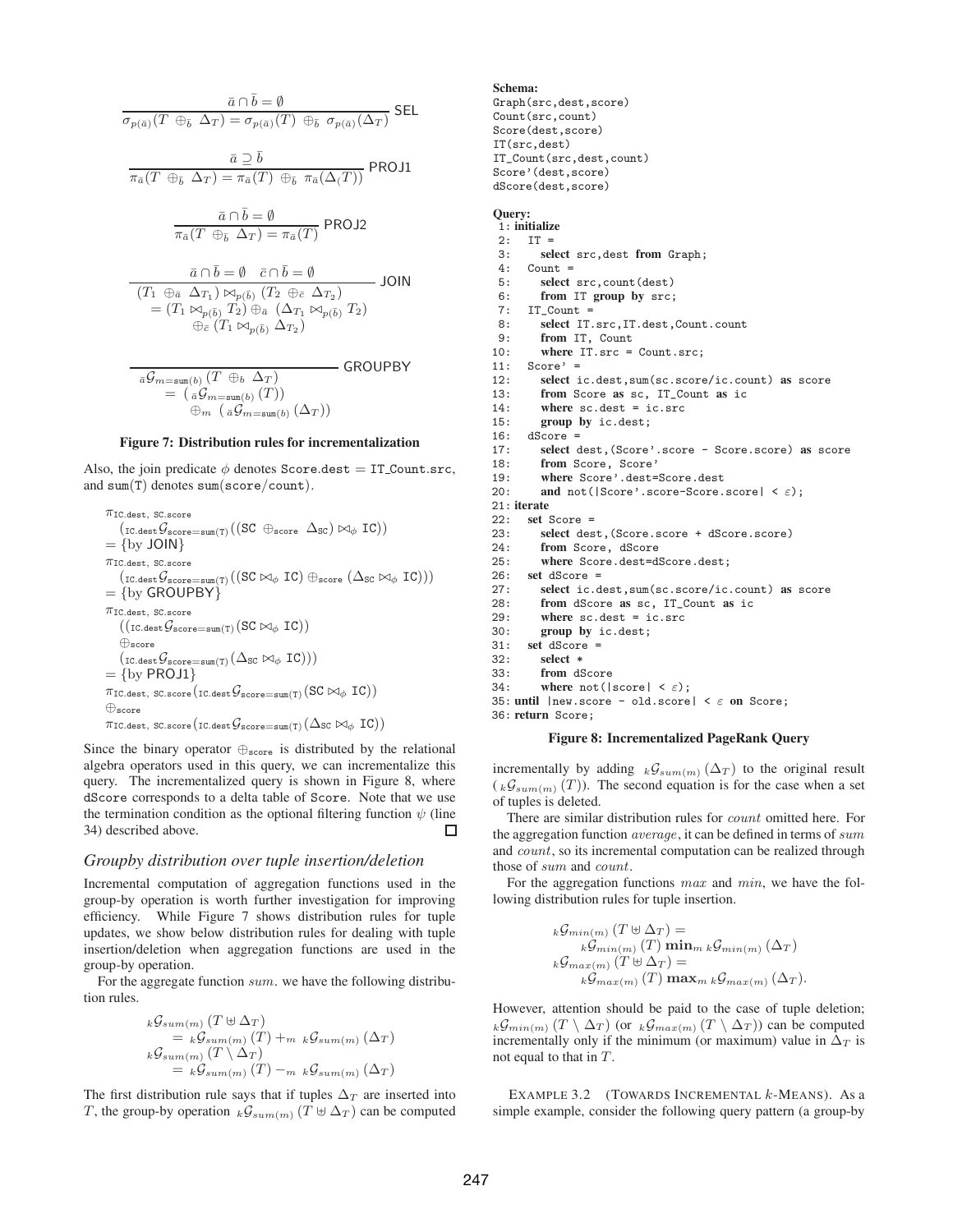after a selection):

$$
_{k}\mathcal{G}_{sum(m)}\left( \sigma _{n:=f\left( n,T_{1}\right) }^{\ast }(T_{2})\right)
$$

where  $\sigma_{a:=v}^*(R)$  is introduced as an extension of the standard selection operation in that if the value of attribute  $a$  equals  $v$ , the tuple will be selected, otherwise the tuple will be updated with  $v$  being the value for the attribute  $a$ . We can apply the above distribution rules to incrementalize the query with the observation that

$$
\sigma_{n:=f(n,T_1)}^*(T_2)
$$

is equivalent in form to tuple insertion and deletion:

$$
T_2\uplus \Delta_{T_+}\setminus \Delta_{T_-}\,.
$$

This observation is based on the following decomposition rule

$$
\sigma_{a:=v}^*(T) = T \uplus \sigma_{a:=v}^*(T') \setminus T'
$$

where  $T' = \sigma_{a \neq v}(T)$  consists of all tuples (in T) with their a values changed.

Note that we can realize incrementalization of the  $k$ -means query similarly. Recall the query for  $k$ -means clustering in Figure 6. We may start by rewriting the body of the step query in terms of relational algebra. By defining cidF as

```
cidF(p,Centroid) =
          select c.id
          from Centroid as c
          order by distance(c,p)
          limit 1
```
we can turn the step query into the following:

```
set Centroid = _{\text{cid}}\mathcal{G}_{\text{avg(pos)}}(\sigma_{\text{cid}:=\text{cidF(p,Centroid)}}^{*}(\text{Point}))
```
which is similar in form to what we saw at the beginning of the example, and can be automatically incrementalized.  $\Box$ 

# 4. MAPREDUCE IMPLEMENTATION

We extend Hive [27], a query engine built on MapReduce, to evaluate iterative queries with convergence conditions and to integrate it with the query optimization of OptIQ.

The Hive query compiler is extended to parse queries written in the syntax for iterative queries in Figure 2 and to produce iterative query plans with convergence tests. For OptIQ extension, the query compiler extracts invariant and variant views and produces query plans that materialize the invariant views before iterations and that incrementally evaluate the variant view.

### 4.1 Iterative query processing

A query is compiled into a query plan consisting of a sequence of MapReduce jobs. Expressions in initialize clause, iterate clause, and return clause are compiled into MapReduce jobs. Step queries in iterate clause are repeatedly evaluated until convergence. The convergence condition is expressed by comparing new tuples and old tuples of update table and is tested at the end of every iteration. The comparison is made by joining the update table in the previous iteration with that in the current iteration, since the new and old tuples are related by the key. The new tuples are kept in a DFS (distributed file system) in each iteration, and then read as old tuples in the next iteration. Remember that there are two types of step queries specified by let/set statements. Since tables specified by the set statement are iteration global, they are also stored in DFS and read from MapReduce jobs in the next iteration.

# 4.2 View materialization

We extend the query compiler by applying the view materialization technique in Section 3.1; the queries for materializing invariant views are extracted and the materialized views are put on DFS and reused in subsequent iterations.

In MapReduce level, we also optimize the partition key of invariant views for efficient group-by and/or join operations on MapReduce. If invariant views are used for group-by/join operations in iterations, we partition the views by the key of the group-by/join operations, so that the group-by/join operations are computed in map tasks by applying map-side join [16]. The map-side join is a join technique on MapReduce that makes joins without shuffle by pre-partitioning the join tables by the join key. We can also apply a similar technique to group-by operations.

In the PageRank example in Figure 5, IT CNT is materialized and partitioned by src. The join between IT CNT and Score by src is efficiently made by applying map-side join.

# 4.3 Incrementalization

We apply the automatic incrementalization technique in Section 3.2 to the query compiler. The implementation consists of three parts; 1) the query compiler generates incremental query plans when the operators are distributive, otherwise it generates non-incremental query plans. 2) incremental query plans take delta tables as input and they output both delta tables and original tables. 3) delta tables are stored in DFS so they can be accessed from different iterations.

As we have seen in Section 3.2, the aggregation functions may not be incrementally computed, so the query compiler generates query plans, trees of operators, depending on whether the operators are incrementally computed. When the operators are distributive, they are incrementally computed by inputting delta tables and outputting both the original tables and their delta tables. Otherwise the operators are computed in non-incremental manner. At the MapReduce level, delta tables kept on DFS are obtained as follows. In the first iteration, delta tables are obtained by joining the old and new update tables and comparing new and old values of the modified attributes. Remember that the modified attributes are detected at table decomposition. After the first iteration, delta tables are obtained as the result of executing delta-based query plans by inputting the delta tables of the previous iteration.

In the PageRank example in Figure 5, score is a modified attribute so the delta table for Score(dest, score) is extracted by comparing the old and new values of Score table. Since the convergence condition computes the difference between old and new values of Score, the delta table extraction is optimized by being shared with the convergence test. The query plan inputs the delta table of Score and outputs both Score and its delta table.

The incremental computation of the  $k$ -means clustering in Figure 6 works as follows. In the first iteration, ΔCentroid is extracted by comparing the old and new values of modified attribute pos in Centroid. After the first iteration, ΔVT is obtained by inputting ΔCentroid in the previous iteration to the first step query. Then the new ΔCentroid is obtained by inputting ΔVT to the second step query. Notice that the inner query of the first step query, which locates the centroid in Centroid that is the closest data point in IT, is rewritten into a query by using min operation. That is

 $IT.idG_{min(distance(c.pos, IT.pos))}$  (Centroid).

Then, this query is incrementally evaluated except the following case. For every tuple in IT, if  $\Delta Centroid$  is removed from Centroid and the minimum value in the previous iteration is obtained from a centroid in  $\Delta Centroid$ , the above query is not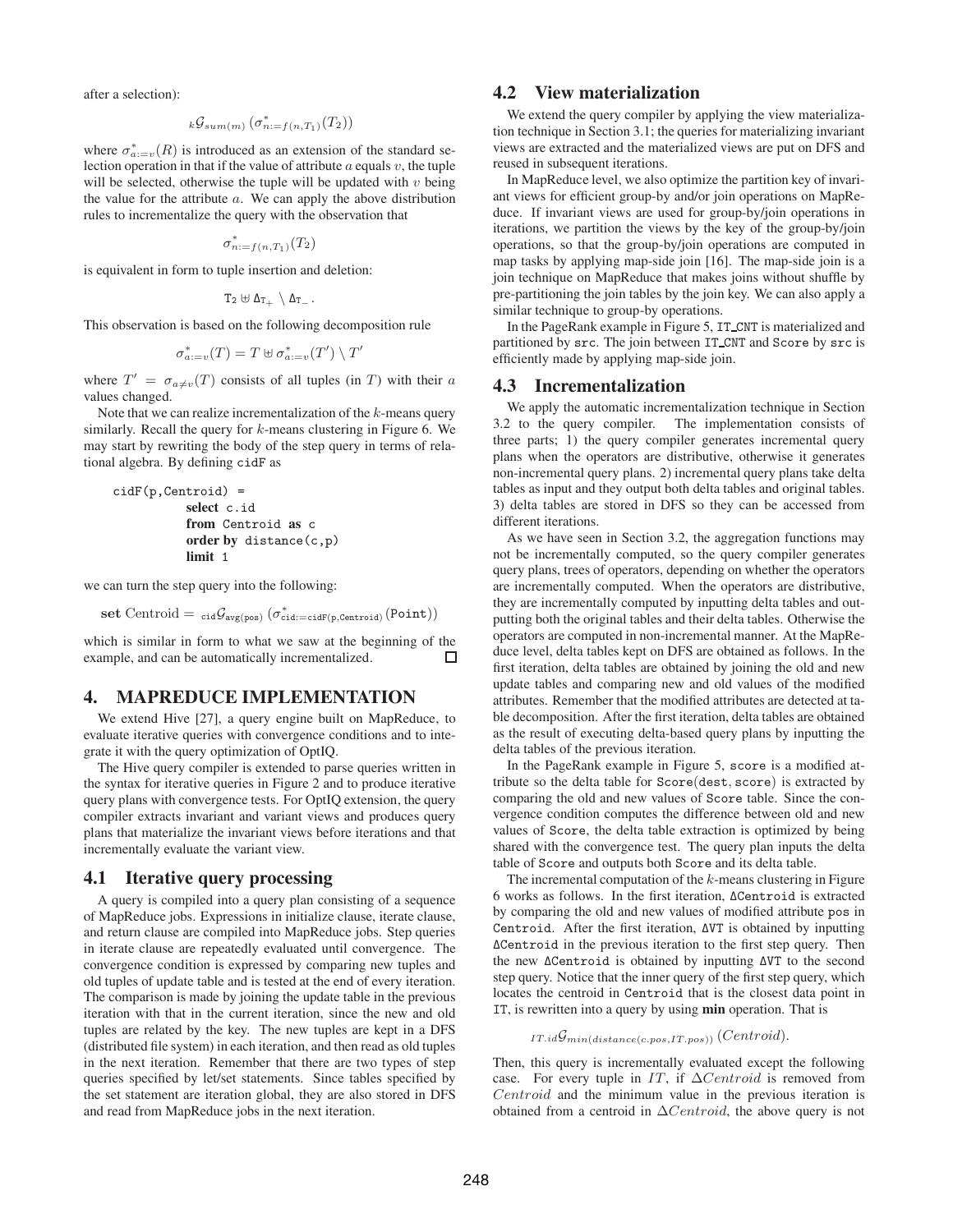incrementally computed and the query executer falls back to non-incremental query processing.

# 4.4 Other optimizations

In addition to the query optimization of OptIQ, we employ design patterns for SQL processing on MapReduce, map-side join and memory-backed join in [16], and generate efficient MapReduce jobs.

For the PageRank in Figure 5, the iterate clause of the query is compiled into a single MapReduce job. As described before, IT CNT is materialized and partitioned by src so the join between IT CNT and Score by src is efficiently made by map-side join. The join result is shuffled by ic.dest for group-by operation. The reduce tasks computes the group-by operation and tests the convergence condition. The shuffled result is aggregated to compute sum(sc.score/ic.count) generating new Score and, then it is joined with the old Score for the convergence test. This join is computed only in the reduce tasks by employing the same idea of the map-side join, since the new and old Score are partitioned with the same key.

The iterate clause of the  $k$ -means clustering in Figure 6, which consists of two step queries, is implemented in a single MapReduce job. The first step query is compiled and optimized to apply memory-backed join to every tuple in IT to locate the closest centroid in Centroid, when the number of clusters are small. This optimization is efficient because Centroid can be kept in memory of map tasks. Then, data points are shuffled by the closest centroid for the group-by operation in the second step query; this aggregates a new position for each centroid in reduce tasks.

# 5. EXPERIMENTS

We demonstrate the effectiveness of OptIQ by removing redundant computations from the running examples, PageRank computation and k-means clustering. We compare the performance of OptIQ and Spark [29]. In addition, to avoid the overhead of accessing DFS between iterations in MapReduce, we also validate the efficiency of the view materialization and the incrementalization techniques implemented on top of Spark without implementing the query compiler: we manually implement Spark version programs for the running examples.

# 5.1 Hardware and Software Settings

The experiments were made on an 11-node cluster, a single master and 10 worker nodes. Each node has a single 2.80 GHz Intel Core 2 Duo processor running 64-bit CentOS 5.6 with 8GB RAM and 1TB SATA hard disk. According to hdparm, the hard disks deliver 3.7GB/sec for cached reads and 97MB/sec for buffered reads. The machine nodes are connected via a Fujitsu SR-S324 switch.

We implemented OptIQ on Hive 0.9 with Hadoop 1.0.3 and Oracle JDK 1.6.33. We used Spark 0.7.0. Hadoop uses a central job tracker and a master daemon for a distributed file system (HDFS) to coordinate node activities. To ensure that these daemons did not affect the performance of worker nodes, we executed both of these additional framework components on a master node in the cluster. We deployed the system using the default configuration settings, except for the changes indicated below by following the performance tuning method written in [22]: 1) the sort buffer size is set to 256MB instead of the default 100MB, 2) the JobTracker ran on JVM with maximum heap size of 4096MB, and the NameNode/- DataNode/TaskTracker ran on JVMs with maximum heap size of 1024MB. In addition, we configured the system to run two map tasks and two reduce tasks concurrently on each node, so as to efficiently use the dual cores of the nodes. For Spark, we configured

|  | <b>Table 1: Statistics of datasets</b> |  |
|--|----------------------------------------|--|
|  |                                        |  |

| dataset      | data  | $#$ of | $#$ of | file   |
|--------------|-------|--------|--------|--------|
|              | type  | nodes  | edges  | size   |
| wikimedia    | graph | 9.4M   | 215M   | 2.05GB |
| webbase-2001 | graph | 118M   | 1020M  | 18.1GB |
|              |       |        |        |        |

| dataset          | data   | $#$ of  | vector | file     |
|------------------|--------|---------|--------|----------|
|                  | type   | vectors | length | size     |
| <b>US Census</b> | vector | 2.5M    | 68     | $0.7$ GB |
| mnist8m          | vector | 8.1M    | 784    | 16.8GB   |

the system to work similar to Hadoop, but set the memory size per machine to 6GB. The distributed file system used HDFS to store all input and output data. We also followed the performance tuning method written in [22]: 1) data is stored using 256 MB data blocks instead of the default 64MB, 2) with single replica, and 3) without compression. We used the sequence file format, which is more efficient than the text file format.

# 5.2 Workload

We used iterative queries of PageRank and  $k$ -means clustering. We also made experiments on RWR queries and found that the results were similar to those of PageRank, so we omit them in this paper. The damping factor for PageRank is set to 0.85 and  $\varepsilon$  is set to 1% of the initial PageRank node score<sup>3</sup>. For  $k$ -means clustering, the number of clusters, k, is set to 500 and  $\varepsilon$  is set to 0.1<sup>4</sup>.

We used four datasets, two graph datasets for PageRank and two vector datasets for  $k$ -means clustering. The statistics are shown in Table 1. The graph datasets are wikimedia dump on 20120601<sup>5</sup> and webbase-2001, a web graph<sup>6</sup> crawled by Stanford Webbase project. The vector datasets are US Census Data available at UCI machine learning repository<sup>7</sup> and mnist8m, handwritten digits data, which is the largest dataset in LIBSVM data collection<sup>8</sup>.

# 5.3 Results

We measured the total response time, the time elapsed for each iteration, and the number of converged data over iterations using the above workload. The total response time is the response time of each whole query. To evaluate the effectiveness of the view materialization and incremental view evaluation, we used three settings, *default*, *view*, and *view+incremental* both on MapReduce and Spark. The default setting is without OptIQ, the view setting is with the view materialization technique of OptIQ, and view+incremental setting is with both the view materialization and incrementalization techniques of OptIQ. We utilize the filtering function in the incrementalization technique.

### *5.3.1 PageRank*

Figure 9 shows the results on the graph datasets, wikimedia and webbase-2001. Overall, the incremental evaluation contributes significantly to the total response time on MapReduce and Spark as depicted in (a) and (d) in the figure. The combination of view materialization and incremental evaluation improved the total response time by up to five-fold compared to the default setting. In detail,

5 http://dumps.wikimedia.org/enwiki/20120601

<sup>&</sup>lt;sup>3</sup>Both are the same settings used in REX [19].

 $4\epsilon$ =0.1 is small relative to the diameter of the vector space; 74K in US Census and 38M in mnist8m datasets.

<sup>6</sup> http://law.di.unimi.it/datasets.php

<sup>7</sup> http://archive.ics.uci.edu/ml

<sup>8</sup> http://www.csie.ntu.edu.tw/˜cjlin/libsvm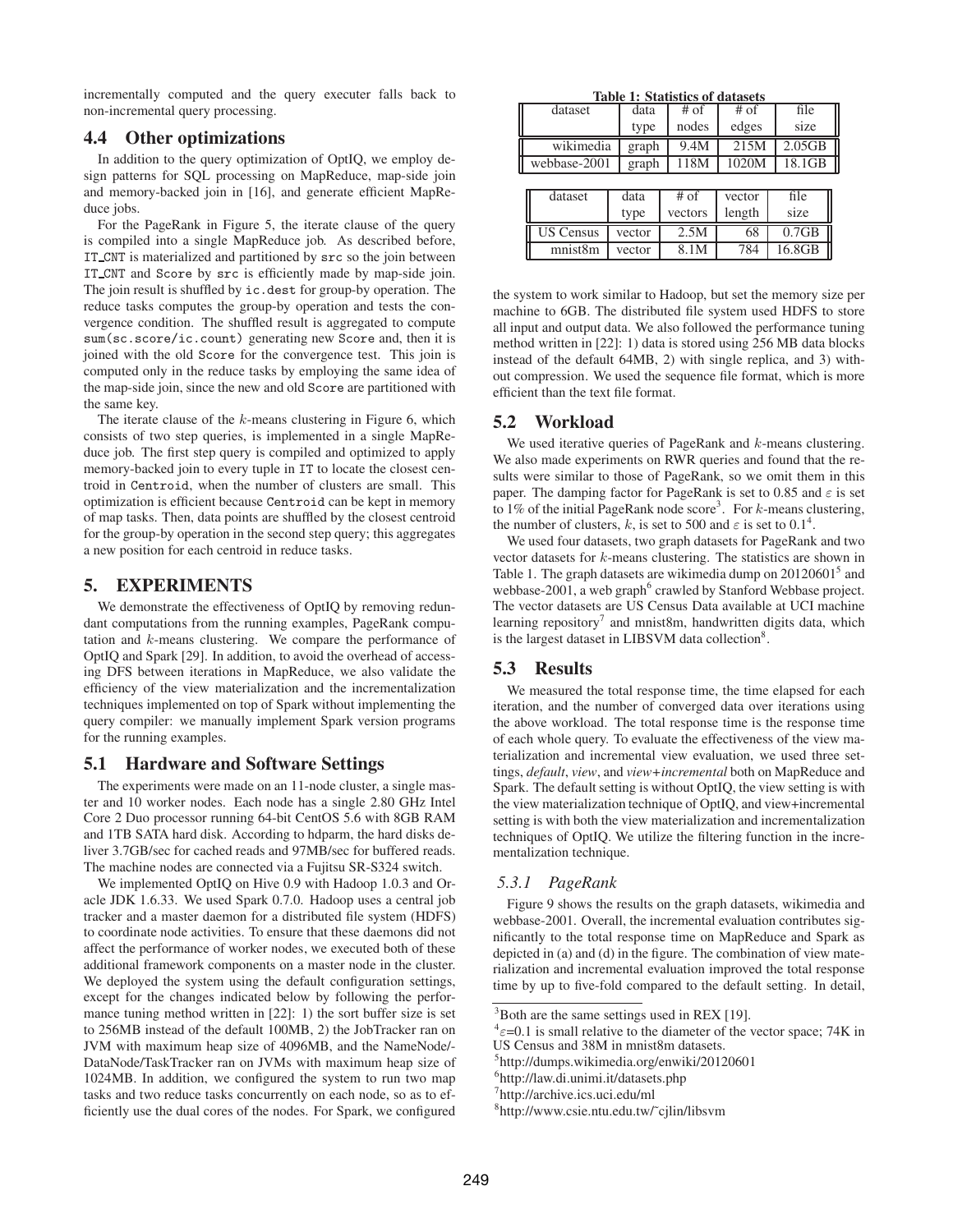

Figure 9: PageRank results (SP and incr. indicate Spark and incremental, respectively.)

(b) and (e) depict the response time over iterations. As expected, the response time of the incremental evaluation decreases with the number of non-converged nodes as shown in (c) and (f). The view materialization without incremental evaluation reduced the total response time by around 30%. Note, Spark runs faster than MapReduce for wikimedia because Spark keeps data in-memory so DFS is not accessed between iterations. However, it runs out of memory in webbase-2001 since the data size of webbase is larger than wikimedia. We also found that the combination of view materialization and incremental evaluation on MapReduce is faster than the default setting of Spark.

Note that the incremental setting requires fewer iterations to convergence than the other settings. This is caused by the filtering function that changes the accuracy of the result as we discussed in Section 3.2.3. The filtering function additionally tests the convergence on every node and if the score of the node satisfies the convergence condition, it does not distribute its delta scores to the neighbors. In contrast, the default setting always distributes the scores of all nodes to the neighbors, so it requires more iterations. How much error is caused by the filtering function? We measured the average error rate of all nodes and found that it was close to  $\varepsilon$ (Remember  $\varepsilon$  is set to 1% of initial node score); 1.3% in webbase-2001 and 0.60% in wikimedia to the correct scores. We also conducted experiences where  $\varepsilon$  was set to 0.1% of the initial node score. The result showed that the response time of the incremental evaluation was slightly worsened (less than 3%), while the average error rate is improved five-fold to 0.20% in webbase-2001 and 0.16% in wikimedia. In addition, we evaluated ranking errors caused by changing  $\varepsilon$  both in default and incremental settings. We measured the ranking error of the top-1000 nodes when  $\varepsilon$  was set to 0.1% of the initial node score by assuming that the obtained ranking is correct when  $\varepsilon$  is set to 0.01% of the initial node score in the default setting. The ranking error is computed by using Spearman's rank correlation coefficient. The result showed that the default and incremental settings provide seven nines and five nines of preciseness, respectively against wikimedia, and six nines and three nines

of preciseness, respectively against webbase-2001. This result indicates that it is impossible to remove errors in PageRank computations by the iterative method. The incremental technique provides users with high efficiency while permitting minor errors.

### *5.3.2* k*-means clustering*

Figure 10 shows the results on the vector datasets, US Census and mnist8m, where the number of clusters,  $k = 500$ . Overall, the results are similar to PageRank except the view setting. The incremental evaluation significantly contributes to the total response time as depicted in (a) and (d) in the figure; the total response time was less than that of the default setting in both datasets. The response time of the incremental evaluation in (b) and (e) decreased with the number of non-converged nodes as shown in (c) and (f). Spark runs three times faster than MapReduce on US Census but runs out of memory on mnist8m due to the large data size. The incremental setting requires fewer iterations to convergence than the default setting. The reason is the same as for the PageRank example. The average error of centroids was very small; it was 2.1 and 1.2 in US Census and mnist8m datasets, respectively, while the diameter of the vector space was 74K and 38M for each.

We observed that the view setting does not improve the response time compared to the default setting. We found that even if the view materialization removes redundant computations by minimizing the write IO cost, it may increase the read IO cost. Compare the original query for k-means clustering in Example 2.2 and the optimized query in Figure 6. The write IO cost in the optimized query is minimized by removing the redundant update on Point .pos attribute, however an additional join is required between VT and IT in the second step query. Future work includes applying cost-based query optimization to obtain more efficient queries with minimized read/write IO cost.

# 5.4 Applicability of incrementalization

Incrementalization is applicable to queries written in our language when the queries are distributed, that is, the distribution rules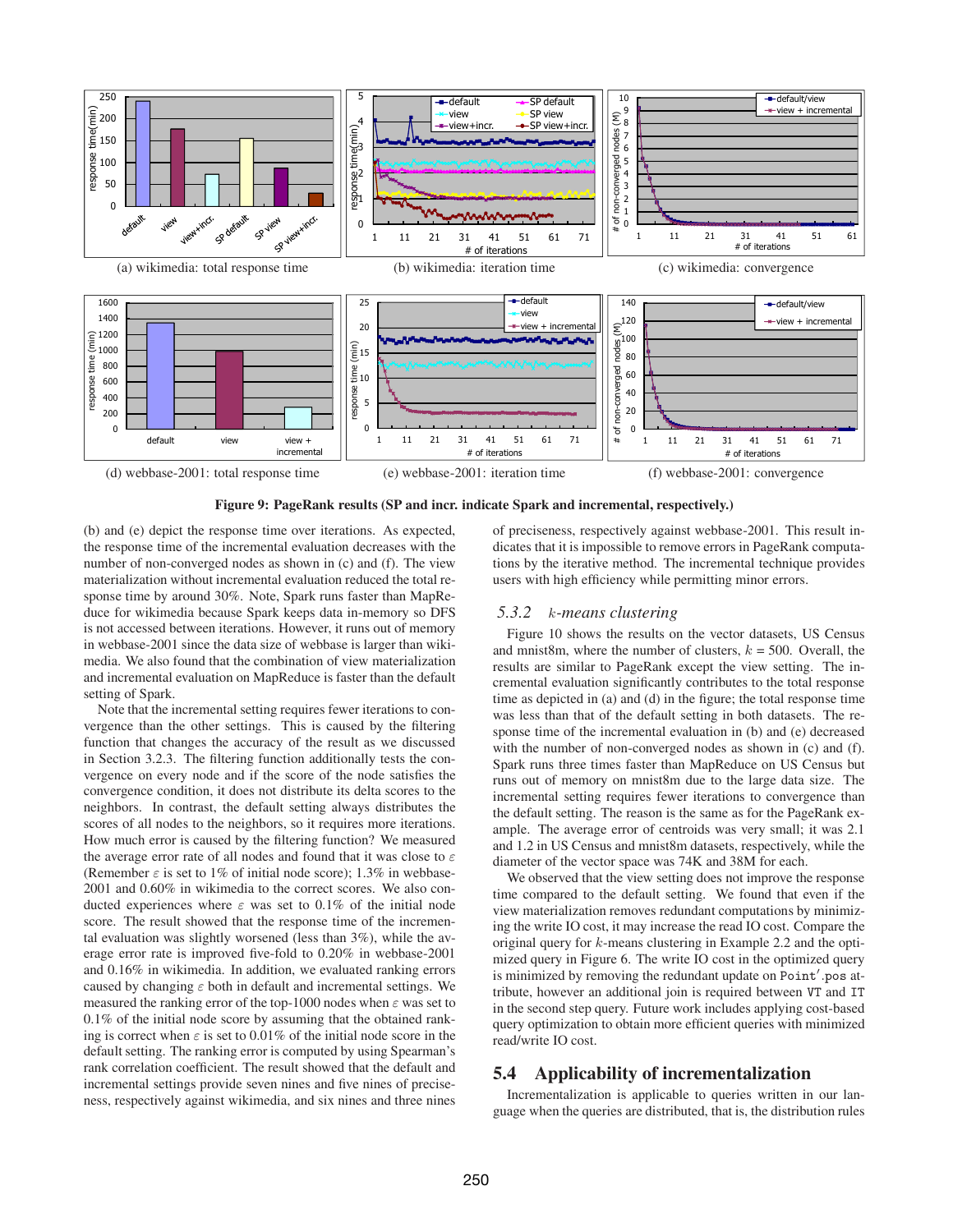

Figure 10:  $k$ -means clustering results ( $k=500$ . SP and incr. indicate Spark and incremental, respectively.)

shown in Figure 7 are applicable to the queries. Actually, our language is powerful enough to implement the variations of PageRank algorithms (personalized PageRank and RWR) and iterative clustering algorithms such as k-means clustering and NMF. The effectiveness of incrementalization depends on the queries and input datasets. For PageRank, the benefit of incrementalization comes from the fact that PageRank scores of most nodes converge early. This is caused by the power-law distribution found in real datasets, web and social graphs  $[11]$ . For k-means, vector datasets in the real world usually have large dependencies between dimensions and there are separate clusters in different size. Since the change of centroids has a local effect (only to neighbor clusters), the majority of clusters tend to converge in early iterations. Furthermore, for NMF, one of popular methods is the multiplicative update rule [14] that iteratively updates two matrixes and the computation can be expressed in our query language. NMF also benefits from incrementalization; most elements of the two matrixes obtained from real datasets converge early because of the power-law distribution.

# 6. RELATED WORK

This work is unique in its novel language-based approach (program analysis and program transformation) to fully automatic optimization of high-level iterative queries. It is strongly related to the work on runtime extensions and new language constructs for supporting iterative MapReduce processing, and was inspired by the success of declarative languages and optimization frameworks for MapReduce programming.

### *Iterative MapReduce Runtime Systems*

There has been lots of work on iterative MapReduce runtime systems for distributed memory architectures. For instance, Twister [6], together with its extension Twister4Azure [23], is an enhanced MapReduce runtime with an extended programming model that supports iterative MapReduce computations efficiently. It supports map/reduce tasks operating with both static and variable data by introducing the *configure* phase to guide the map and

reduce the tasks that load (read) any static data while avoiding the necessity of reloading static data in each iteration. Different from these lower-level runtime support tools, our work focuses on a *high-level* declarative programming framework for the automatic construction of efficient iterative MapReduce programs.

### *Iterative MapReduce Programming Models*

HaLoop [3] provides a set of new APIs for dealing with data caching explicitly. It realizes the join of static data and state data with an additional MapReduce job, and implements a flexible task scheduler and caching techniques to maintain local access to static data. In contrast to our work, HaLoop is not intended as a high-level declarative language for expressing iterative queries; rather, it focuses on efficient basic APIs for iterative MapReduce programs.

iMapReduce [30] proposes the unique concept of persistent tasks to avoid repeated task scheduling, and facilitates asynchronous execution of map tasks within the same iteration to break the synchronization barrier among MapReduce jobs. Spark [29] proposes the concept of resilient distributed datasets (RDDs), which is a read-only collection of objects maintained in memory across iterations that supports fault recovery. Unlike iMapReduce and Spark, which require explicit specification of persistent tasks or resilient distributed data, we make full use of the techniques of program analysis and program transformation to automatically detect static data and persistent tasks (and thus simplifying iterative MapReduce programming.)

To ease the automatic parallelization of iterative computations on large-scale graphs, some graph-parallel abstractions (specific computation patterns) have been introduced to encode computation as vertex-programs that run in parallel and interact with each other. Examples include the bulk synchronous message passing style of Pregel [18], the GAS (gather, apply, and scatter) computation pattern of GraphLab [17], and matrix multiplication of PEGASUS [12]. In comparison, our automatic parallelization method targets arbitrary queries and aims to deal with general computations on large-scale graphs.